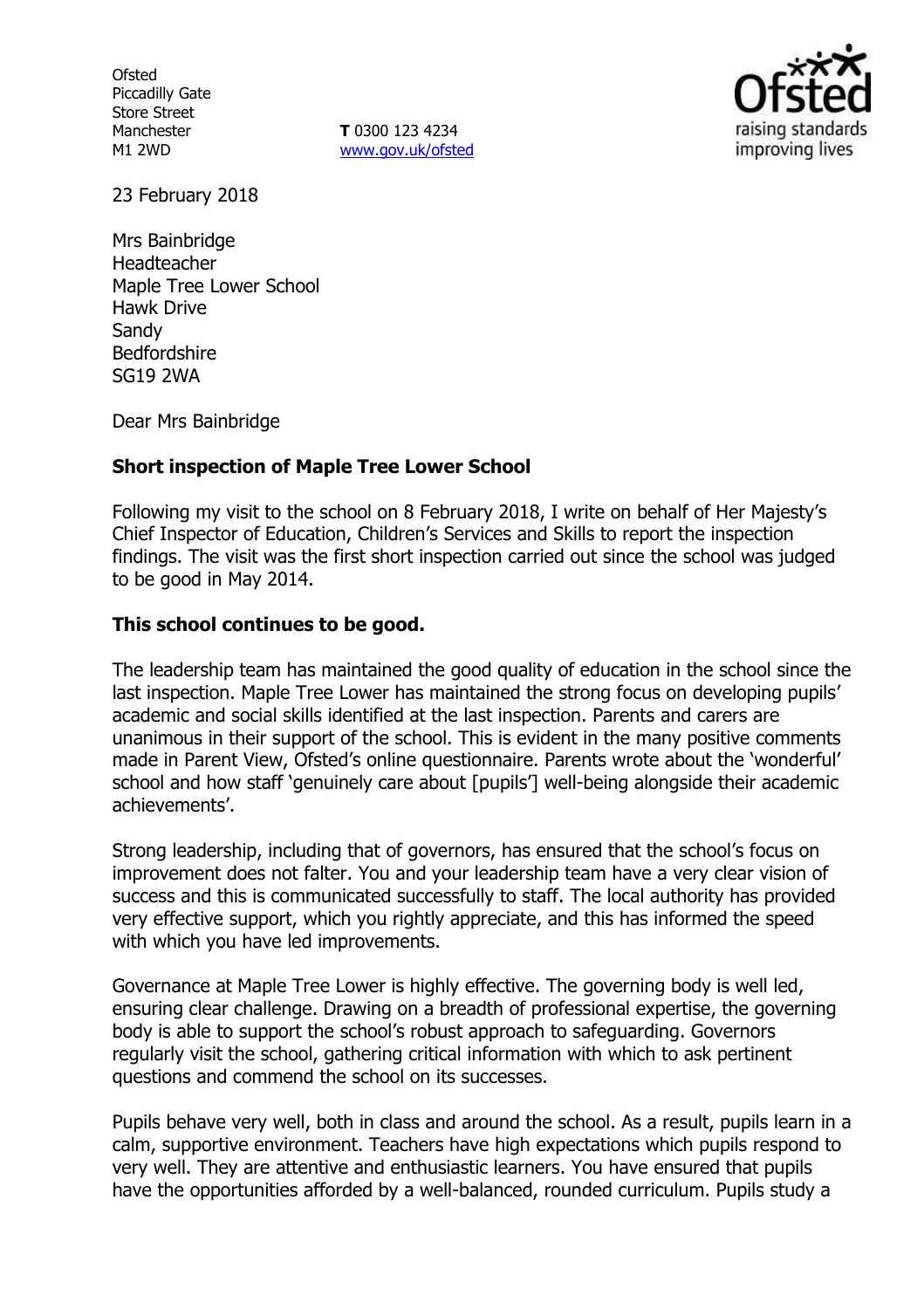

range of subjects such as geography, history, art and science. As a consequence, pupils develop strong understanding of the world they live in and respect for other cultures and faiths. Pupils are prepared well to become citizens of 21st century Britain.

You correctly judge early years provision to be a strength of the school. Through effective, focused leadership, children make strong progress from pre-school through to Nursery and then Reception. The curriculum is carefully structured to ensure that children's skills develop sequentially throughout early years.

You recognise that there are still areas for school improvement. You accept that teaching, learning and assessment need to be more consistently challenging across the wider curriculum to ensure that a greater proportion of pupils make rapid progress. You also acknowledge that, although pupils develop strong phonics skills, they do not consistently develop strong critical reading skills.

## **Safeguarding is effective.**

Pupils appreciate the ways in which staff ensure their safety and emotional well-being. Pupils learn about how to keep safe on the internet and were able to tell me why it was important to do so. All parents and staff who responded to Ofsted's online questionnaires are adamant that pupils are safe at the school. One parent's comment that they were 'confident' that their child was 'well looked after' was echoed by many others.

Pupils understand what bullying is and how it manifests itself. They told me that bullying was not a common occurrence and that staff are quick to resolve any issues.

Leaders, including governors, ensure that safeguarding arrangements are stringent and meticulously followed. Records, including the checks on adults who work at the school, are carefully maintained and regularly reviewed. Safeguarding leaders are vigilant and ensure that vulnerable pupils receive the support they require, in a timely and appropriate manner.

Adults receive regular safeguarding training. They follow the school's approach ensuring that referrals are clearly recorded and made as soon as a concern is raised. They are then rigorously followed up if necessary.

# **Inspection findings**

- To ascertain that the school remains good, one of my key lines of enquiry was about the breadth and richness of the curriculum. The previous inspection report raised the importance of improving the quality of guidance for pupils in all subject areas. Inspection evidence demonstrates that teachers provide pupils with clear guidance to support their progress in most areas of the curriculum, including history, geography, science and art.
- **Pupils at Maple Tree Lower have a range of opportunities to extend their** understanding of many subjects. For example, in art, pupils study and emulate the work of artists such as Mondrian and Kandinsky. Pupils told me how much they enjoy art. Pupils receive specialist teaching in physical education (PE) to develop both their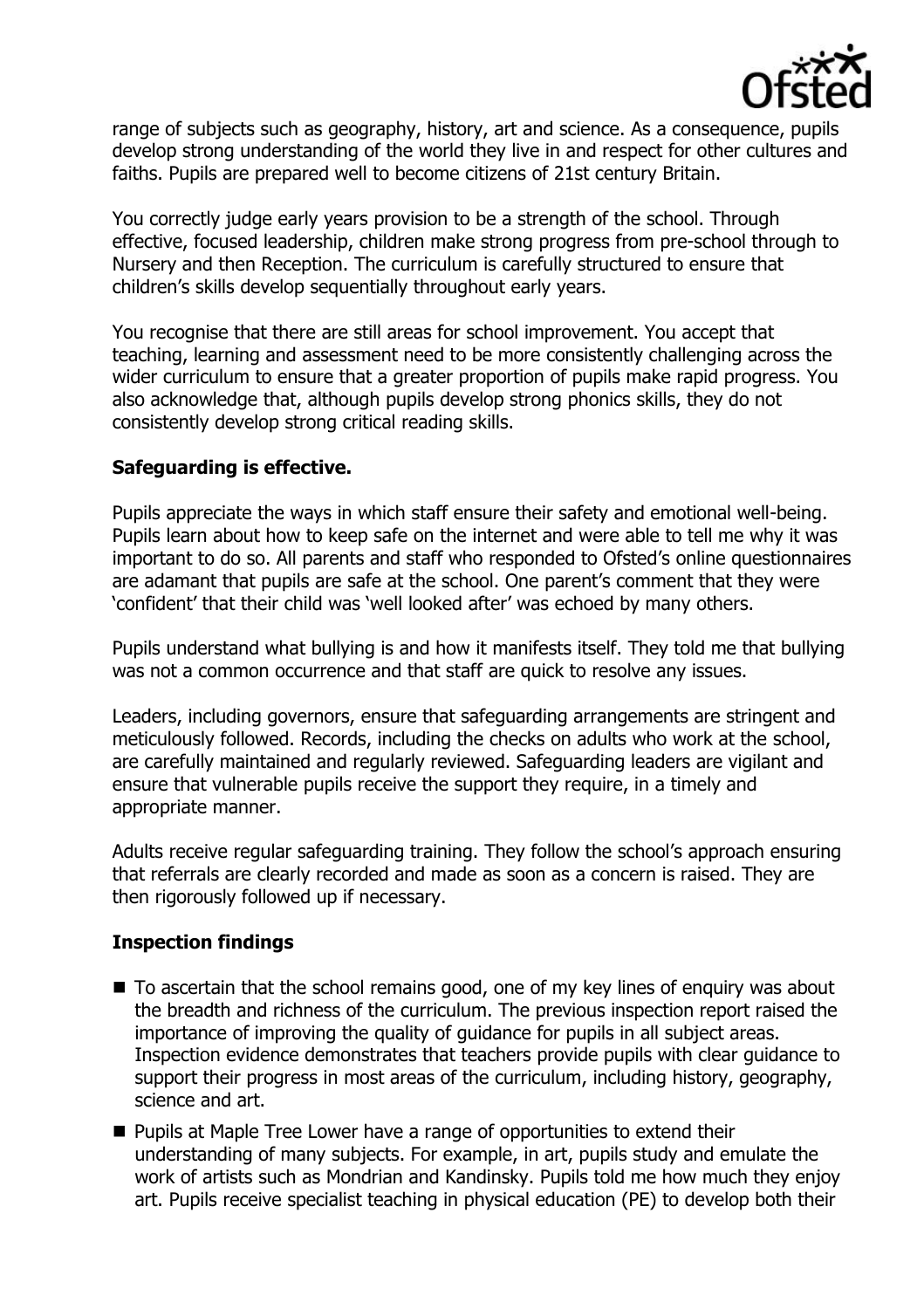

physical fitness and their understanding of how to lead healthy lives. Pupils develop their critical reading, writing and mathematics skills through the study of other subjects such as history, geography and science. As a result, pupils enjoy coming to school and are eager to learn.

- **Pupils appreciate opportunities to deepen their knowledge and skills of specific** subjects through trips to museums and art galleries. Additionally, pupils speak animatedly about the opportunities afforded by the concentrated study of a subject such as science for an entire week. Pupils told me how they enjoy the processes of hypothesising, testing and experimenting through experiments in science. As a result, pupils attained above the national average in science in both 2016 and 2017.
- $\blacksquare$  My second line of enguiry was about how well pupils with differing starting points make sustained progress over time. This was because 2016 and 2017 key stage 1 results show that pupils' progress was in line with the national average in reading and writing. Achievements in mathematics at key stage 1 were below average in 2016 and in line with the national average in 2017. However, the proportion of pupils who achieved the higher standard in reading and writing was below the national average in both 2016 and 2017. Observations of lessons and scrutiny of current pupils' work demonstrates that pupils are now making good, sustained progress in most areas of the curriculum.
- With effective support from the local authority, the school has made substantial changes to the ways in which it tracks and monitors pupils' progress. Senior leaders, key stage and subject leaders work together to identify ways in which additional support can be provided if necessary. In addition, the governing body has a strong understanding of pupils' assessment data and holds the school to account for pupils' progress. As a result, pupils, including pupils who have special educational needs and/or disabilities, are making good progress.
- Pupils do not, however, consistently receive additional challenge in their work. For example, teachers do not stretch and extend pupils' knowledge in reading and mathematics. As a consequence, pupils do not always make the progress of which they are capable Pupils have access to a range of resources in mathematics to support their ability to understand complex ideas but teachers do not consistently provide them with extension tasks.
- I also sought to establish how well leaders ensure that children make good progress in the early years provision. In 2016, the proportion of children who made a good level of development was below the national average. In collaboration with the local authority, the school subsequently identified specific issues and redesigned the provision. Changes to the leadership of early years, the curriculum and activities resulted in an above-average proportion of children who made a good level of development in 2017.
- Children in the early years are enthusiastic, highly motivated learners. Staff support the development of children's language skills well so that they can begin to read and write at an early stage. I observed a teacher skilfully extending children's understanding of synonyms such as 'meadow' and 'field'. The redesigned curriculum has made the progression of skills very clear.
- Children also develop an understanding of other cultures. For example, I observed children making a range of artefacts, such as lanterns, to celebrate the Chinese New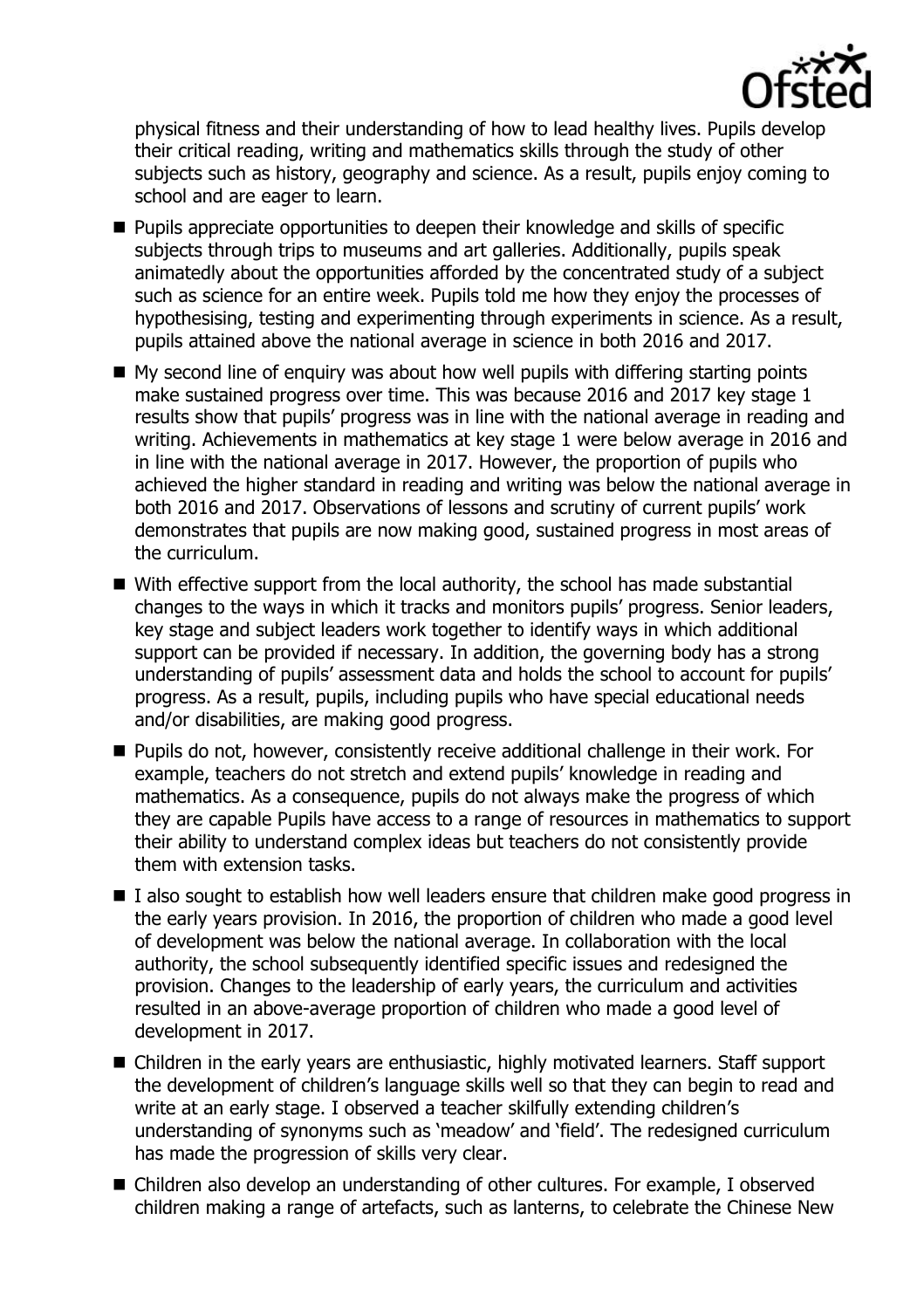

Year. The early years provision is highly inclusive. For example, children learn Makaton so that they can sign together.

■ My final key line of enquiry focused on how well pupils are supported to keep themselves safe both within school and beyond. Pupils told me that they feel supported and well cared for. They understand the importance of online safety. They also know that they can turn to a member of staff if they have any issues and are confident that they will be supported. Pupils stated clearly that bullying is a rare occurrence and that staff resolve issues quickly.

# **Next steps for the school**

Leaders and those responsible for governance should ensure that:

 $\blacksquare$  pupils have opportunities to extend their skills, knowledge and understanding in every area of the curriculum so that more pupils make rapid progress and achieve the higher standards.

I am copying this letter to the chair of the governing body, the regional schools commissioner and the director of children's services for Central Bedfordshire. This letter will be published on the Ofsted website.

Yours sincerely

Susan Aykin **Her Majesty's Inspector**

### **Information about the inspection**

- During the course of this inspection I held meetings with you, senior and middle leaders and a group of five governors. I also met with your local authority school improvement partner.
- $\blacksquare$  I spoke with pupils informally in classrooms and when walking around the school site. I also met with a group of 12 pupils.
- During two tours of the school with you, I visited each class and observed pupils at work.
- $\blacksquare$  I undertook a scrutiny of pupils' work in their books and folders.
- Policies and procedures for the safeguarding of pupils were examined along with the school's record of checks carried out on staff working at the school.
- A range of documents were analysed or discussed, including: the school's selfevaluation and improvement plans; documents relating to pupils' achievement, attendance and behaviour information; minutes of governor meetings and curriculum plans.
- I considered the views of 51 parents who responded to Ofsted's online questionnaire, Parent View, as well as the views parents expressed via free text. I also considered